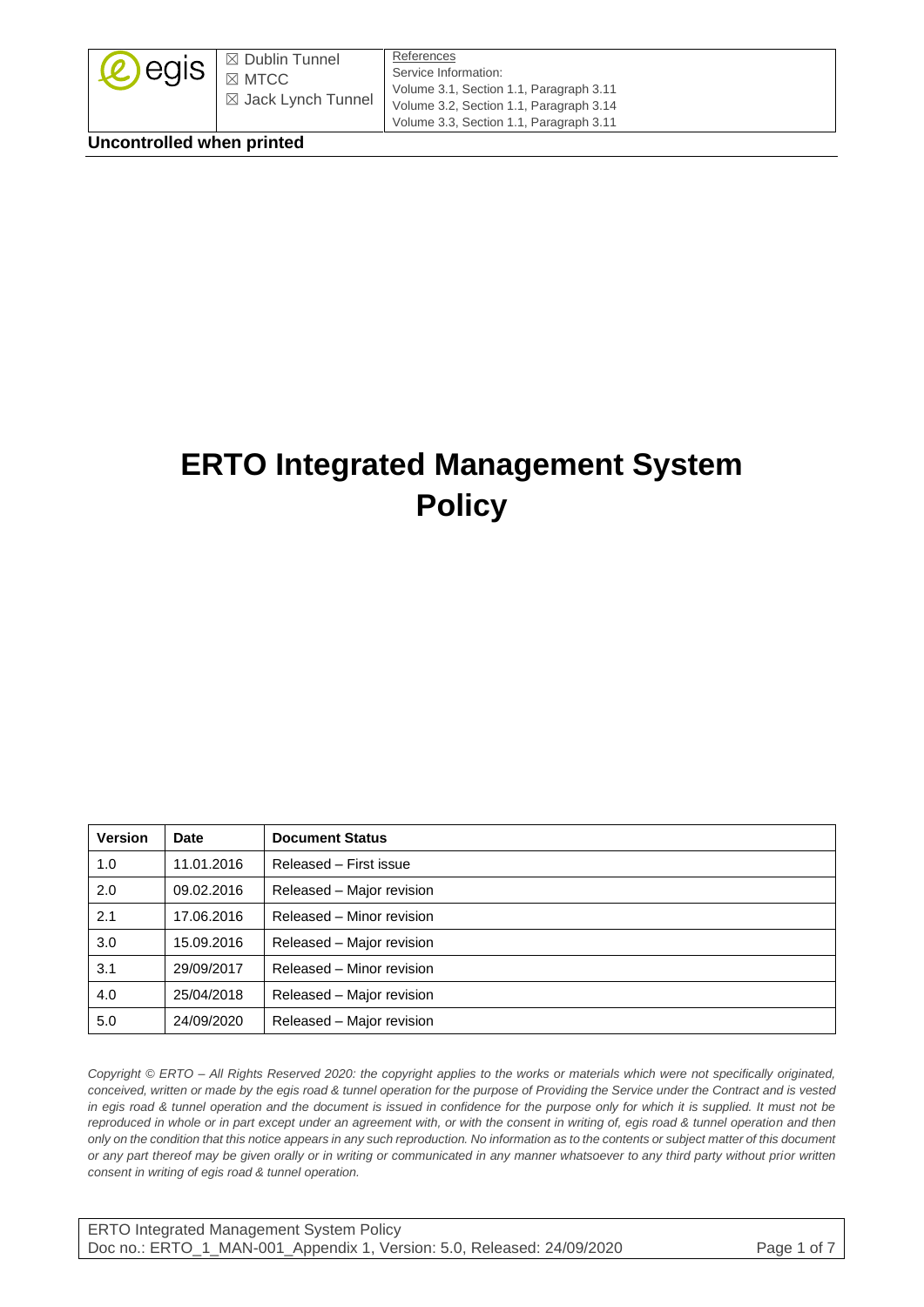## **Table of Contents**

| $5\overline{)}$ |  |
|-----------------|--|
|                 |  |
|                 |  |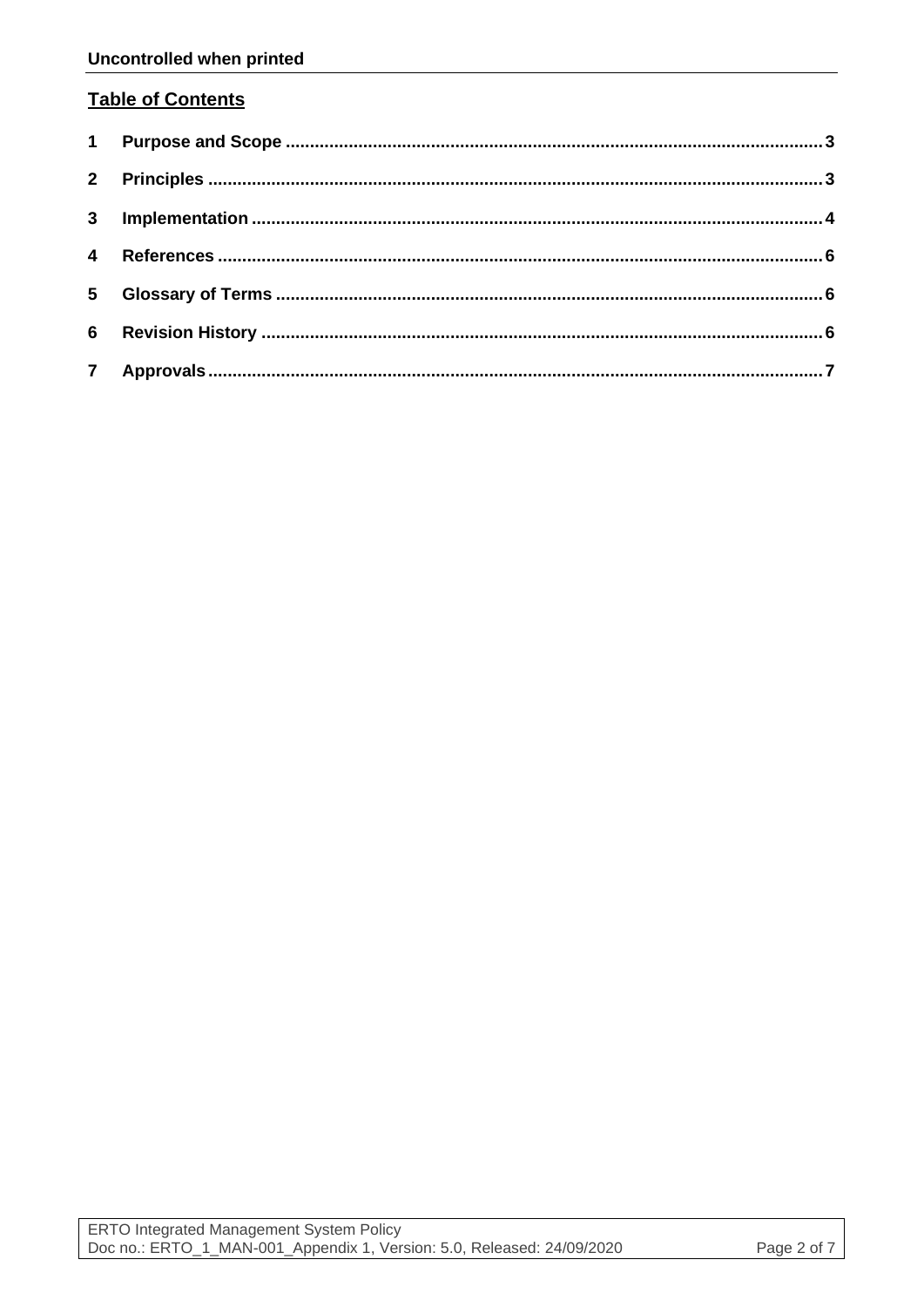#### <span id="page-2-0"></span>**1 Purpose and Scope**

The policy of Egis Road and Tunnel Operation Ireland Limited (ERTO) is to operate a profitable business based on sound management principles and best practice in:

• Quality management

- Asset management
- Occupational health and safety management
- Information security management

• Environmental management

in order to fulfil its obligations to Clients and Stakeholders.

#### <span id="page-2-1"></span>**2 Principles**

ERTO's main goal is to Provide the Service to the Client in accordance with the above. This is achieved through the implementation of an Integrated Management System (IMS) that:

- Supports the overall business strategy and achievement of our business goals, in the context of the company's operations
- Delivers quality services to satisfy Client and Stakeholder requirements and expectations.
- Meets, at a minimum, company statutory and regulatory obligations
- Conforms to international standards ISO 9001:2015, ISO 14001:2015, ISO 27001:2017, ISO 45001:2018 and ISO 55001:2014.

Our business policy and objectives are based on the following key principles:

- Customer focus
- Management commitment
- Fulfilment of legal requirements and other requirements
- Safe and healthy working conditions
- Prevention of injury and ill health
- Elimination of hazards and reduction of OH&S risks
- Protection of the environment
- Prevention of pollution
- Energy efficiency
- **Sustainability**
- Optimal asset management and security
- Staff involvement (consultation and participation) and empowerment
- Fulfilment of stakeholder expectations
- Partnership approach to suppliers
- Financial business targets
- Confidentiality, integrity and availability of information
- Continual improvement of the IMS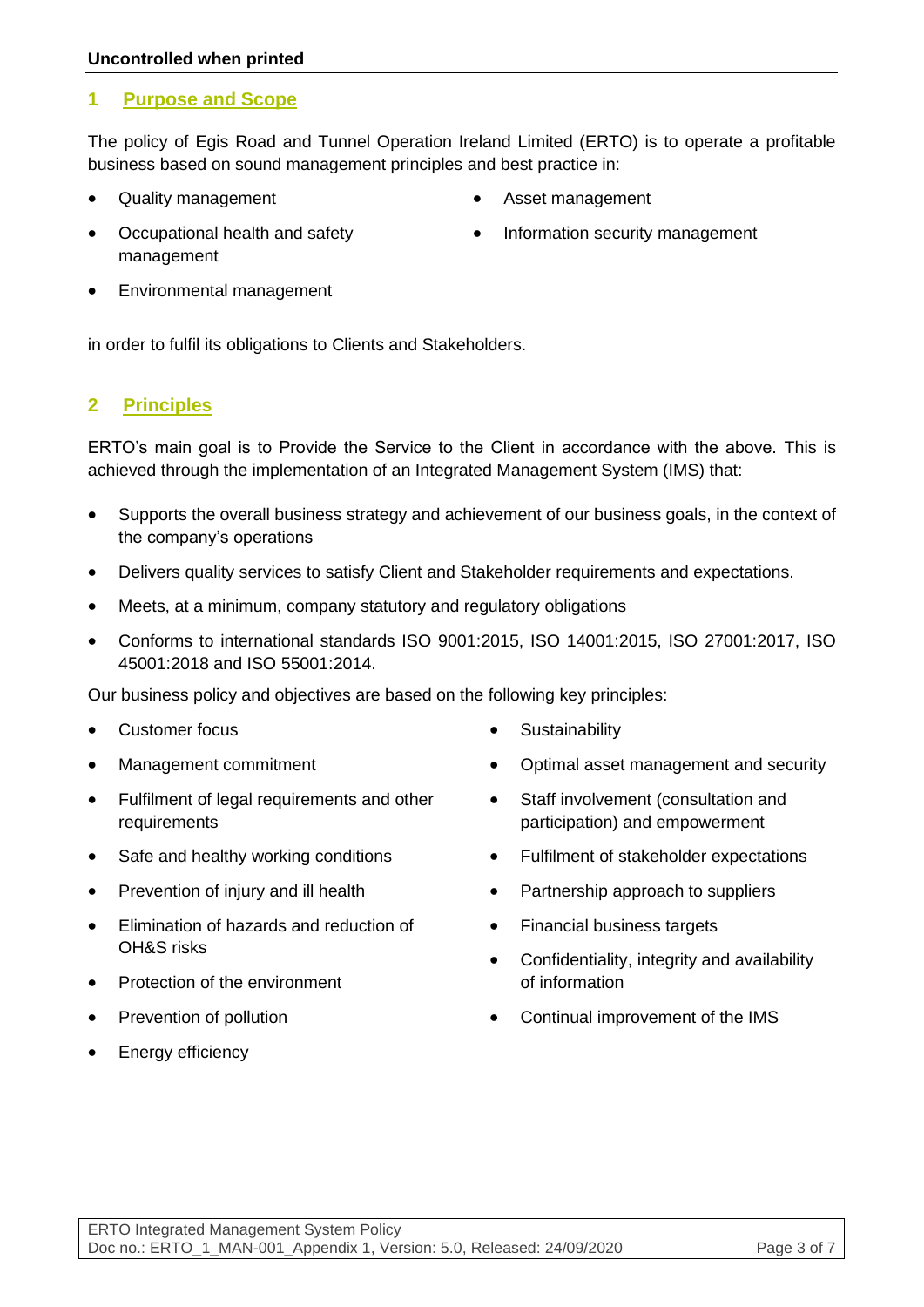#### <span id="page-3-0"></span>**3 Implementation**

Through support of these principles, all Staff at all levels ensure the following:

- Current and future needs and expectations of Clients and Stakeholders are fully understood at all levels of the organisation, and good customer relations are fostered within all customer interface activities.
- ERTO Senior Management demonstrates full and active support for the IMS by taking accountability for the effectiveness of the IMS and provision and support of necessary resources. ERTO Senior Management seeks to continually improve the IMS through achievement of the IMS objectives and monitors the effectiveness of the IMS through regular management reviews.
- The IMS objectives and programmes for their achievement have been defined and communicated within the organisation, and their progress in monitored. The IMS objectives support the implementation of this IMS Policy, reflect planning decisions which are key to our IMS, and trigger continual improvement of our activities.
- Management functions at all levels demonstrate a best-practice leadership approach to ensure that IMS processes are followed as prescribed, that the focus is on customer needs, the IMS Policy and the company objectives, and that a safe, healthy, eco-friendly, secure and supportive working environment is created and maintained.
- All staff receive the necessary training, support and empowerment to achieve customer and business objectives and are given support in their own career aspirations.
- Staff, at all applicable levels and functions, are consulted on and participate in development, planning, implementation, performance evaluation and actions for improvement of the IMS, in particular in the area of occupational health and safety.
- The primary focus of staff at all levels is on compliance with relevant statutory and regulatory duties and that they adhere to their defined roles in delivering the contractual requirements of the Client and meet expectations and company business targets.
- ERTO ensure that the IMS is proactive in terms of approach to hazards, risks and opportunities. We are committed to preventing incidents and nonconformities, and we ensure that mechanisms for reduction of IMS risks and management of IMS opportunities are effective.
- Occupational health and safety hazards, together with associated occupational health and safety risks pertaining to work locations and activities, are identified, evaluated and, so far as is reasonably practicable, eliminated. Where this is not possible, necessary controls are implemented to reduce risks to an acceptable level.
- Suppliers and subcontractors are assessed and selected on the basis of ERTO's needs, and their own business management systems and business culture.
- Partnerships are fostered with selected suppliers to establish mutually beneficial relationships.
- All business activities, including the selection and use of resources, are planned and carried out with due regard to their potential effect on the environment
- Significant aspects and their potential impact on the environment are assessed and controls established in order to minimise negative effects on the environment under the company's authority.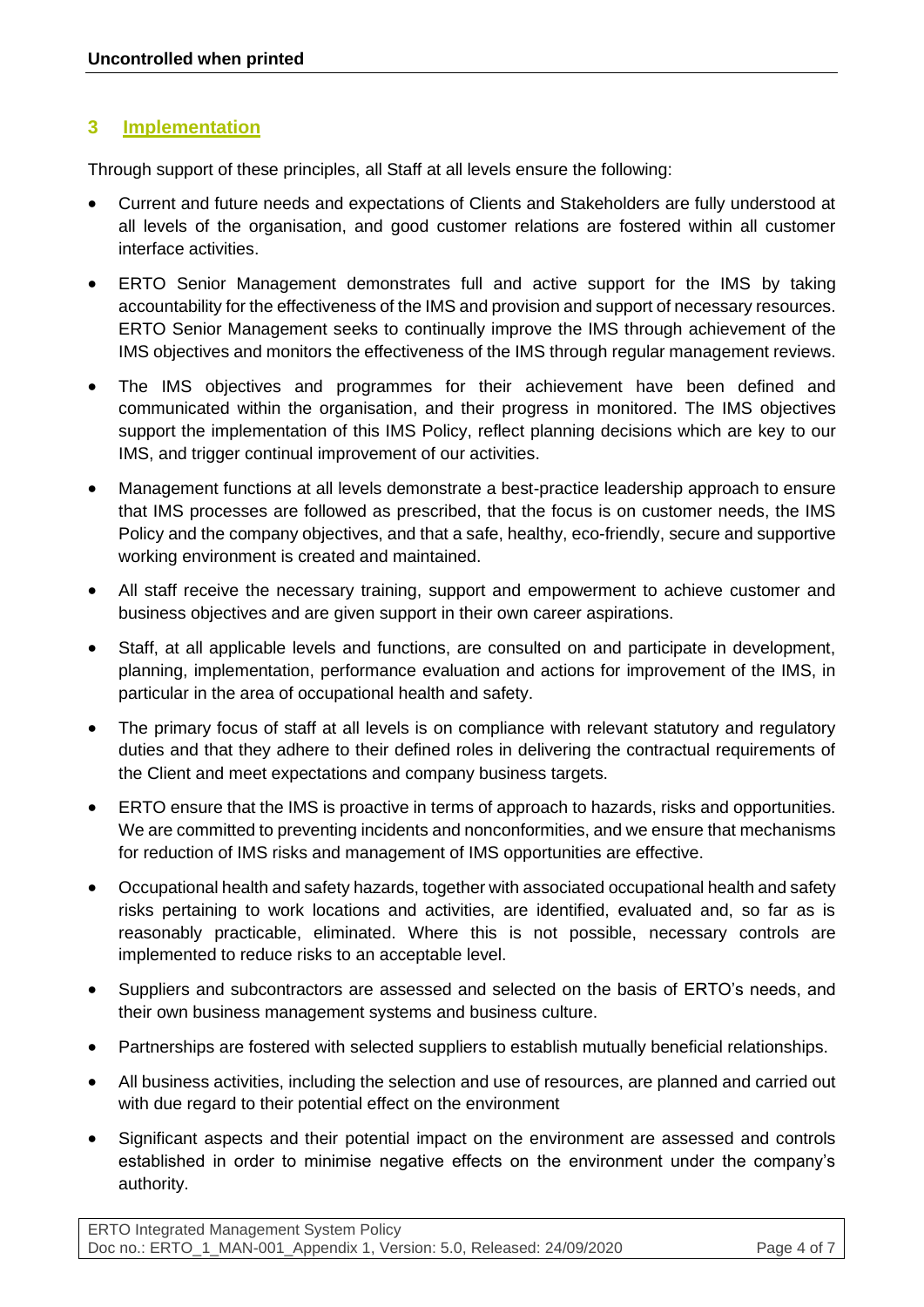- All business activities are planned and carried out with a view to preventing pollution of the environment and minimising the impact on local communities and wildlife habitats.
- Carbon dioxide emissions are reduced as far as practicable through efficient management of energy, through purchase of energy from the most cost-effective and sustainable sources and procurement of energy-efficient plant and equipment.
- Good sustainability practices are followed, promoted and implemented in order to reduce the long-term impact of ERTO's activities on the environment and by adopting the Brundtland Commission's definition of sustainability as 'development that meets the needs of the present generation without compromising the ability of future generations to meet their own needs'.
- Necessary resources, processes and competent staff is provided to implement the Employer's Asset Management Policy, and that ERTO's Asset Management System delivers all contractual requirements and facilitates achievement of asset management objectives.
- The Employer's asset management objectives, defined in the Employer's Asset Management Policy, are incorporated into the ERTO's Asset Management System and communicated to all Asset Management System Stakeholders.
- Asset management decision-making criteria, as defined in ERTO's Asset Management System, are applied to all asset management decisions made by ERTO to ensure operating conditions are met, risks minimised, and safety and continuity of service is guaranteed for all Stakeholders.
- A standard for secure use of information and communication systems is established and operated to protect data and determine the code of conduct for users, system administrators, management and ERTO Information Security personnel.
- Information security objectives are defined within the IMS, and processes for achievement of these objectives are established in order to safeguard confidentiality, integrity and availability of physical and electronic information assets, and to ensure that regulatory, operational and contractual requirements are fulfilled.

This policy is communicated to all Staff and is available on the Dublin Tunnel website [\(http://dublintunnel.ie\)](http://dublintunnel.ie/) and Jack Lynch Tunnel website [\(http://jacklynchtunnel.ie\)](http://jacklynchtunnel.ie/).

The IMS Policy, as well as associated objectives and performance measures, are reviewed at annual Management Reviews of the IMS and at any other time as appropriate, so as to reflect any changes to company policy and objectives.

Signed:

*Gareth Brown Tunnel Director*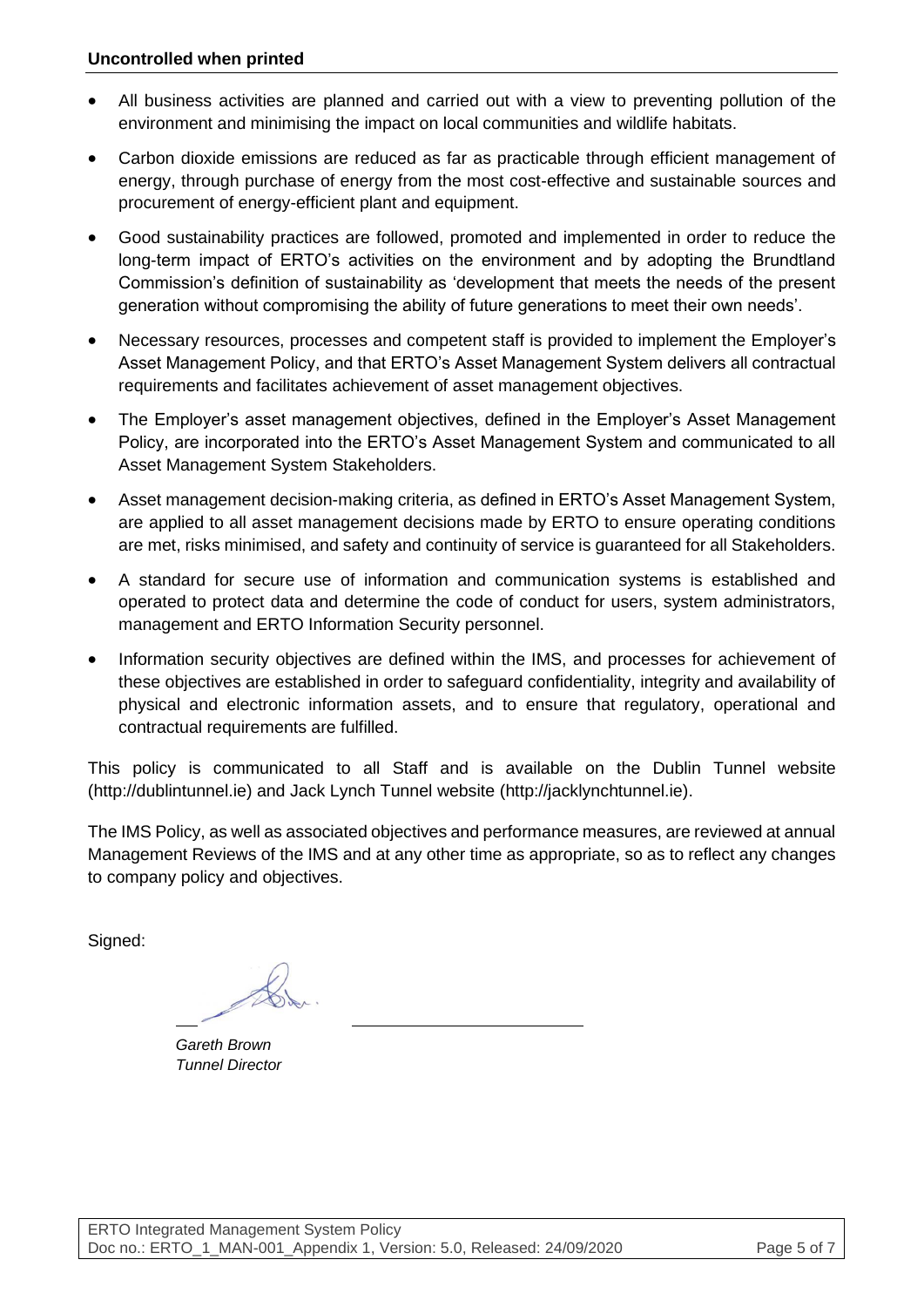#### <span id="page-5-0"></span>**4 References**

- Integrated Management System Manual (ERTO\_1\_MAN-001)
- Transport Infrastructure Ireland Asset Management Policy

# <span id="page-5-1"></span>**5 Glossary of Terms**

| DT               | <b>Dublin Tunnel</b>                                               |  |
|------------------|--------------------------------------------------------------------|--|
| <b>ERTO</b>      | Egis Road and Tunnel Operation Ireland Limited                     |  |
| <b>IMS</b>       | <b>Integrated Management System</b>                                |  |
| <b>ISO</b>       | International Organisation for Standardisation                     |  |
| <b>ISO 9001</b>  | ISO standard for quality management systems                        |  |
| <b>ISO 14001</b> | ISO standard for environmental management systems                  |  |
| <b>ISO 45001</b> | ISO standard for occupational health and safety management systems |  |
| <b>ISO 55001</b> | ISO standard for asset management systems                          |  |
| <b>ISO 27001</b> | ISO standard for information security management systems           |  |
| <b>JLT</b>       | Jack Lynch Tunnel                                                  |  |
| <b>MTCC</b>      | <b>Motorway Traffic Control Centre</b>                             |  |
| OH&S             | Occupational Health and Safety                                     |  |
| <b>OMTTCC</b>    | Operation and Maintenance of Tunnels and Traffic Control Centre    |  |

### <span id="page-5-2"></span>**6 Revision History**

| <b>Version</b> | <b>Description of Changes</b>                                                                                                                                                                                                                                           |  |
|----------------|-------------------------------------------------------------------------------------------------------------------------------------------------------------------------------------------------------------------------------------------------------------------------|--|
| 1.0            | Front page, headers and footers reformatted<br>Removed watermark                                                                                                                                                                                                        |  |
| 2.0            | Additions for ISO 27001 and ISO 55001.<br>Minor edits.                                                                                                                                                                                                                  |  |
| 2.1            | Changed "This policy is communicated to all staff and is available to the public via the<br>company website - www.erto.ie" to "This policy is communicated to all staff.", as per<br>NCR-067-2016                                                                       |  |
| 3.0            | General review of aims and goals to address findings from preliminary ISO 27001 and 55001<br>certification audits.<br>ISO standard references completed with issue dates.<br>Added new section to indicate document references for IMS Objectives.<br>Section 2 updated |  |
| 3.1            | Full review and update                                                                                                                                                                                                                                                  |  |
| 4.0            | General revision and update. Update to ISO 9001:2015, ISO 14001:2015 and ISO<br>45001:2018.                                                                                                                                                                             |  |
| 5.0            | Full review, formatting updates.                                                                                                                                                                                                                                        |  |